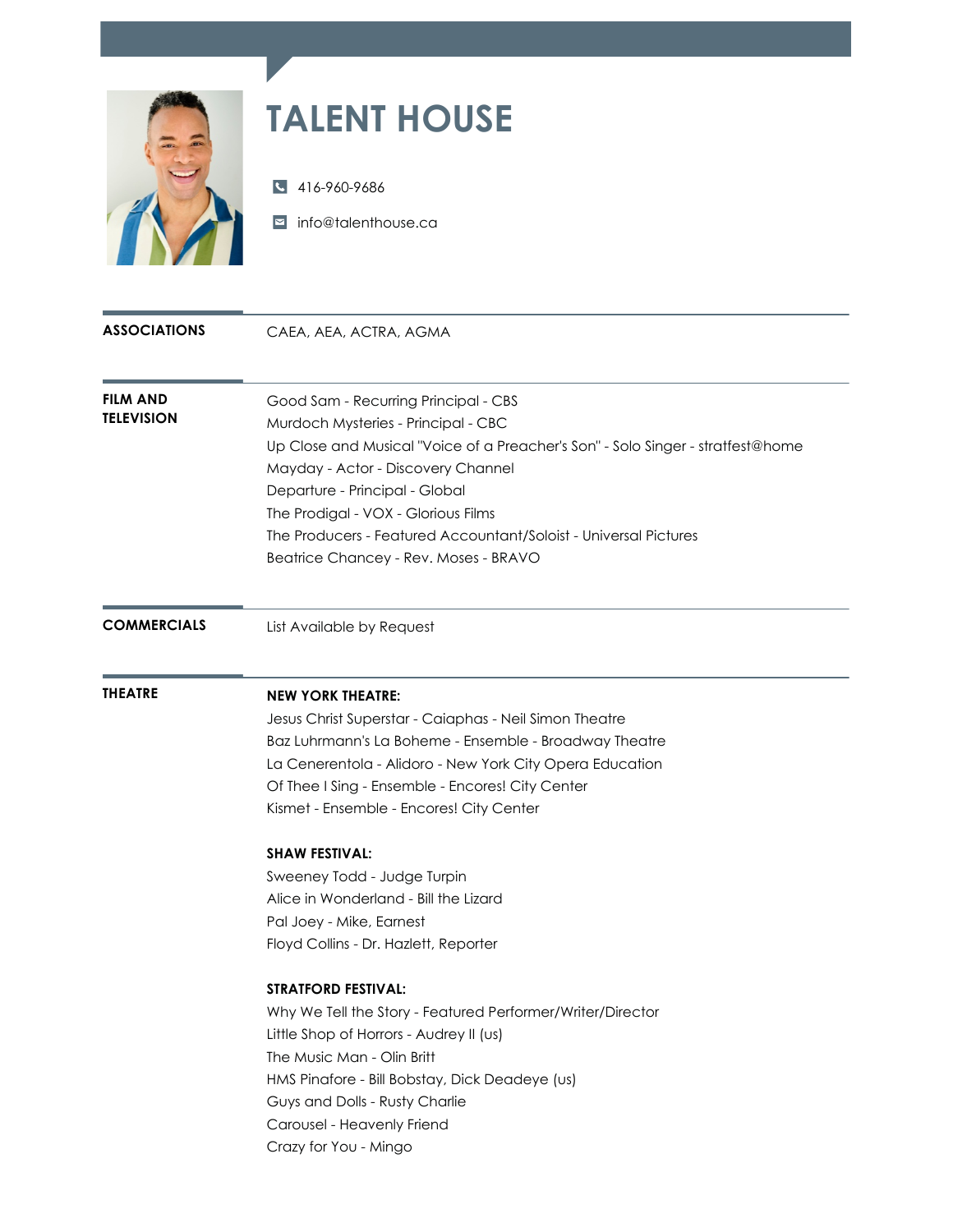Man of La Mancha - Captain, Governor (us) Jesus Christ Superstar - Caiaphas Moby Dick - Queequeg My One and Only - Rev. J.D. Montgomery To Kill a Mockingbird - Tom (us) **REGIONAL THEATRE:** Follies - Ben Stone - Koerner Hall Dracula: A Chamber Musical - Van Helsing - Innerchamber Jack in the Beanstalk: Panto - Drayton Entertainment The Wizard of Oz - Tinman - The Grand Theatre Aladdin: Panto - Sultan - Drayton Entertainment The Little Mermaid - King Triton - Drayton Entertainment Evangeline (world premiere) - Clairborne - Charlottetown Festival Jesus Christ Superstar - Caiaphas - La Jolla Playhouse Joseph and the Amazing... - Judah - Stage West Beauty and the Beast - Beast/Prince - The Grand Theatre Beauty and the Beast - Beast/Prince - Western Canadian Theatre Porgy and Bess (excerpts) - Porgy, Jake - Toronto Symphony The Mikado - Mikado - Drayton Entertainment Showboat (original revival company) - Ensemble - LIVENT Showboat - Joe- Irving Light Opera

## **CONCERTS**

NAC Orchestra Windsor Symphony Toronto Symphony London Symphonia Cornwall Concert Series Innerchamber Impressions in Jazz Orchestra Ottawa Jazz Orchestra Primavera Concerts North York Symphony Monterey Bay Symphony Victoria Symphony Chautauqua Symphony Toronto Jazz Festival Elora Festival Stratford Summer Music National Arts Centre Fourth Stage Metropolitan Room (NYC) Jazz Bistro (Toronto) Danville Symphony Austin Civic Chorus Performing Arts Lakefield Golden Bough (CA)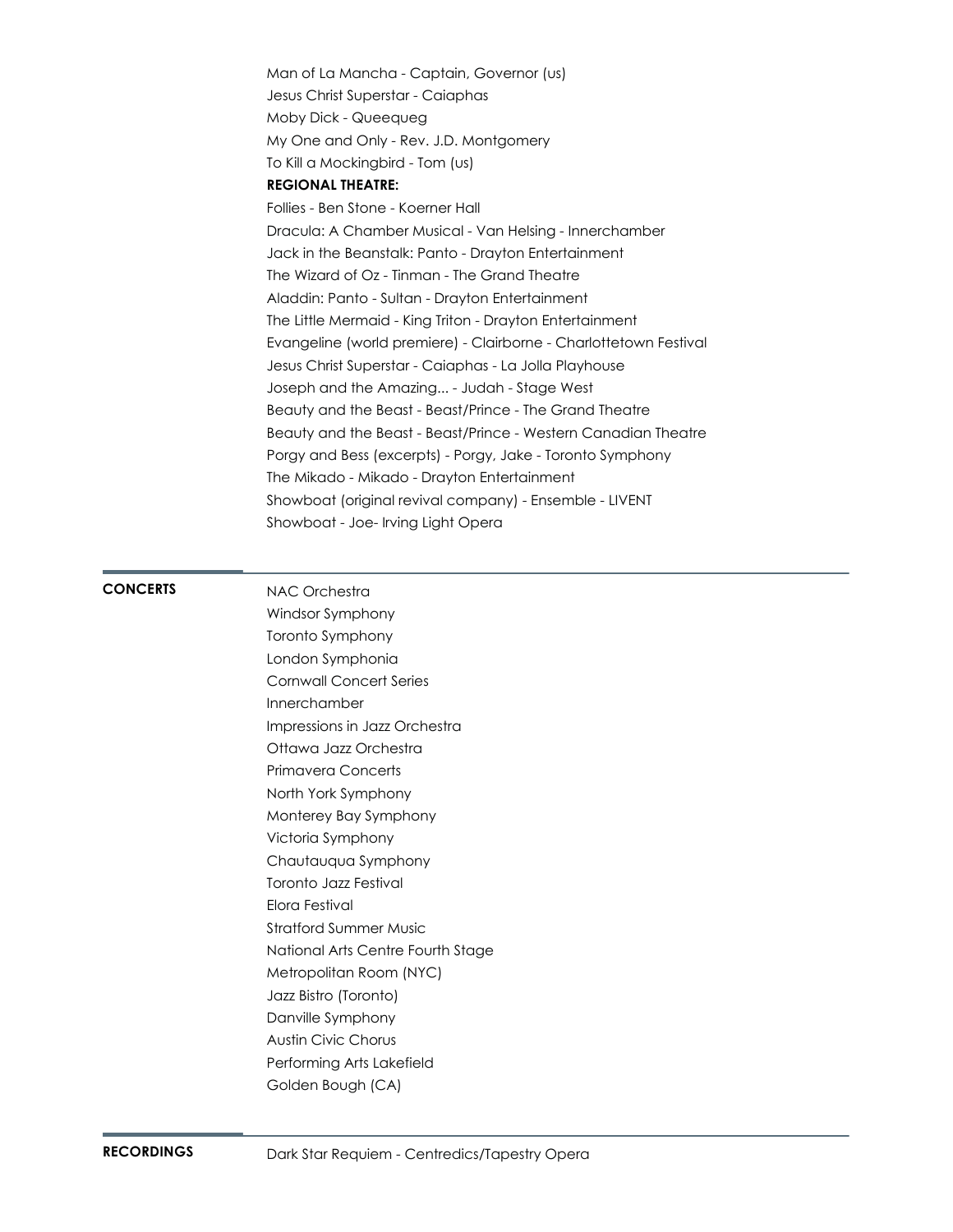|                         | Salute for Service: Prayer for Victory - Elise Letourneau Music<br>Marcus Nance - The Voice Next Door - Independent<br>Summertime - Alexis Gordon - Independent<br>Carousel - Stratford Festival<br>Crazy for You - Stratford Festival<br>Evangeline - Charlottown Festival<br>Baz Luhrumann's La Boheme - Universal Music Colombia<br>Songs from Ragtime - RCA Victor/Livent Music/BMG<br>Showboat - Livent Music                                                                                                                                                                                                                                                                                                                                                                                                                                                                                                                                                                                                                                                                                                                                                                                                                                |
|-------------------------|---------------------------------------------------------------------------------------------------------------------------------------------------------------------------------------------------------------------------------------------------------------------------------------------------------------------------------------------------------------------------------------------------------------------------------------------------------------------------------------------------------------------------------------------------------------------------------------------------------------------------------------------------------------------------------------------------------------------------------------------------------------------------------------------------------------------------------------------------------------------------------------------------------------------------------------------------------------------------------------------------------------------------------------------------------------------------------------------------------------------------------------------------------------------------------------------------------------------------------------------------|
| <b>AWARDS</b>           | Juno Award Nominee: Classical Album of the Year for Dark Star Requiem<br>My Theatre Award Nominee: Outstanding Performance for Judge Turpin in Sweeney<br>Todd<br>Distinguished Alumni of Fresno State University<br>Dora Award Nominee: Outstanding Male Performer for Malcolm in Elsewhereless<br>Metropolitan Opera National Council Regional Award Winner - Washington<br>National Opera Association third place Winner<br>Metropolitan Opera National Council District Award Winner - Illinois<br>Metropolitan Opera National Council District Award Winner - California                                                                                                                                                                                                                                                                                                                                                                                                                                                                                                                                                                                                                                                                     |
| <b>SELECTED REVIEWS</b> | "booms with a thrillingly powerful bass-baritone."<br>-NEW YORK TIMES<br>"Marcus Nance gives the production's standout performance as the corrupt Judge<br>Turpin: with his stunning singing voice and commanding physical presence, he is<br>horribly convincing as a man who aborts justice and tramples morality"<br>-THE TORONTO STAR<br>"Mr. Nance's operatically trained bass voice was forceful and he was given the<br>opportunity to further command the stage during his often cut number of self<br>flagellation, "Johanna." Nance's inner turmoil was palpable and given depth to yet<br>another demented mind in this dark tale of Sweeney Todd."<br>- BROADWAYWORLD<br>"Marcus Nance has a set of pipes that can fill a stadium. His vocal performance as<br>Judge Turpin is wonderful and sends shivers down your spine. Every time he enters the<br>stage, the audience is hooked, and he keeps their attention with ease."<br>-NEW YORK THEATRE GUIDE<br>"Marcus Nance, as familiar from opera as musicals, uses his huge baritone to make<br>Judge Turpin a terrifying and troubled character."<br>- STAGEDOOR<br>"As the high priest Caiaphas, Marcus Nance has a bass that flows like melted butter."<br>- BACKSTAGE NEW YORK |
|                         | "His voice, a deep flexible instrument that can rumble in his chest or soar above an                                                                                                                                                                                                                                                                                                                                                                                                                                                                                                                                                                                                                                                                                                                                                                                                                                                                                                                                                                                                                                                                                                                                                              |